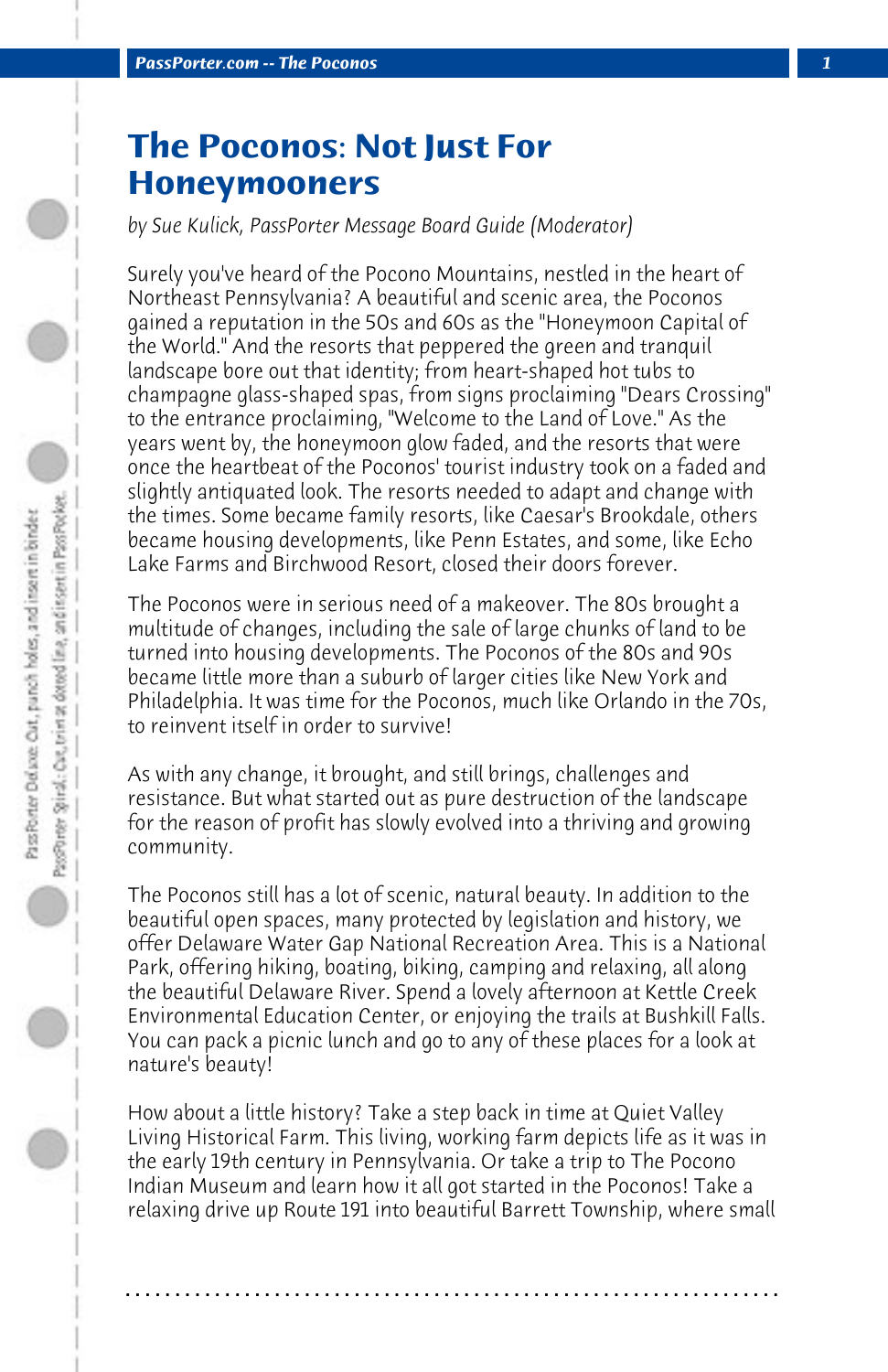town life is still abundant!

Maybe you're looking for something a little more urbane? Do you like shopping? Well, the Poconos has come a long way from the little Mom and Pop stores that sold a little of everything. Oh don't worry, we still have those! Try East Stroudsburg Hardware Store for a slice of Americana, or Gary's Meat Market for the freshest cuts of meat. For a really local shopping experience, you can't beat our candle shops, Pocono Candle Shop and American Candle Company. These stores provide rooms and rooms full of ... no, not just candles! Pocono Candle has a huge selection of decorations for every room in your house, as well as a large variety of collectibles. And American Candle has a whole room devoted to ... CANDY! You can buy it by the bag, by the pound or just a few pieces to eat right there.

Still want more to do? How about the ever- growing Stroud Mall? You can shop at Sears, Bon Ton, JC Penney, New York and Company, Deb Shop, Foot Locker...;in fact there are over 50 stores to choose from. And you'll notice that small town hospitality in a big town mall. If outlet shopping is your thing, you've got to try The Crossings Premium Outlets. Set against the backdrop of Camelback Mountain, you can get anything from shoes to clothes to china to chocolate. Bring your walking shoes and prepare for a day of fun!

So, maybe you're the adventurous type? In the late 60s, the Pocono's began to evolve in yet another direction -- as a ski area. It started when a group of businessmen purchased a mountain, and a dream was born. Now Camelback Ski Area is one of the biggest ski resorts in the area, followed closely by Shawnee Mountain Ski Area. You can play, stay and have winter fun and in the summer, Camelback is open as Camelbeach Waterpark, a fun filled family water park.

So, is all of this activity making you hungry? There is no shortage of good restaurants here, catering to every taste and palate. Italian? Try Peppe's. Irish? Try Siamsa Irish Pub. Good old-fashioned cooking? Try Mollie's! Best diner food in the area? Try the LandMark Restaurant! Steak? Try Bailey's Steakhouse! Of course, there are several of the usual chains - Friendly's, Garfield's, Ruby Tuesdays, Perkins and KFC, to name a few. You will never go hungry in the Poconos!

The change from a sleepy little honeymoon resort area to a full-scale vacation destination and year round thriving community is still a work in progress. But with each new chapter, progress and the environment are learning to work side by side, and the result is a new and wonderful Poconos. Drop by and see us... we'd love to have you!

**. . . . . . . . . . . . . . . . . . . . . . . . . . . . . . . . . . . . . . . . . . . . . . . . . . . . . . . . . . . . . . . . . .**